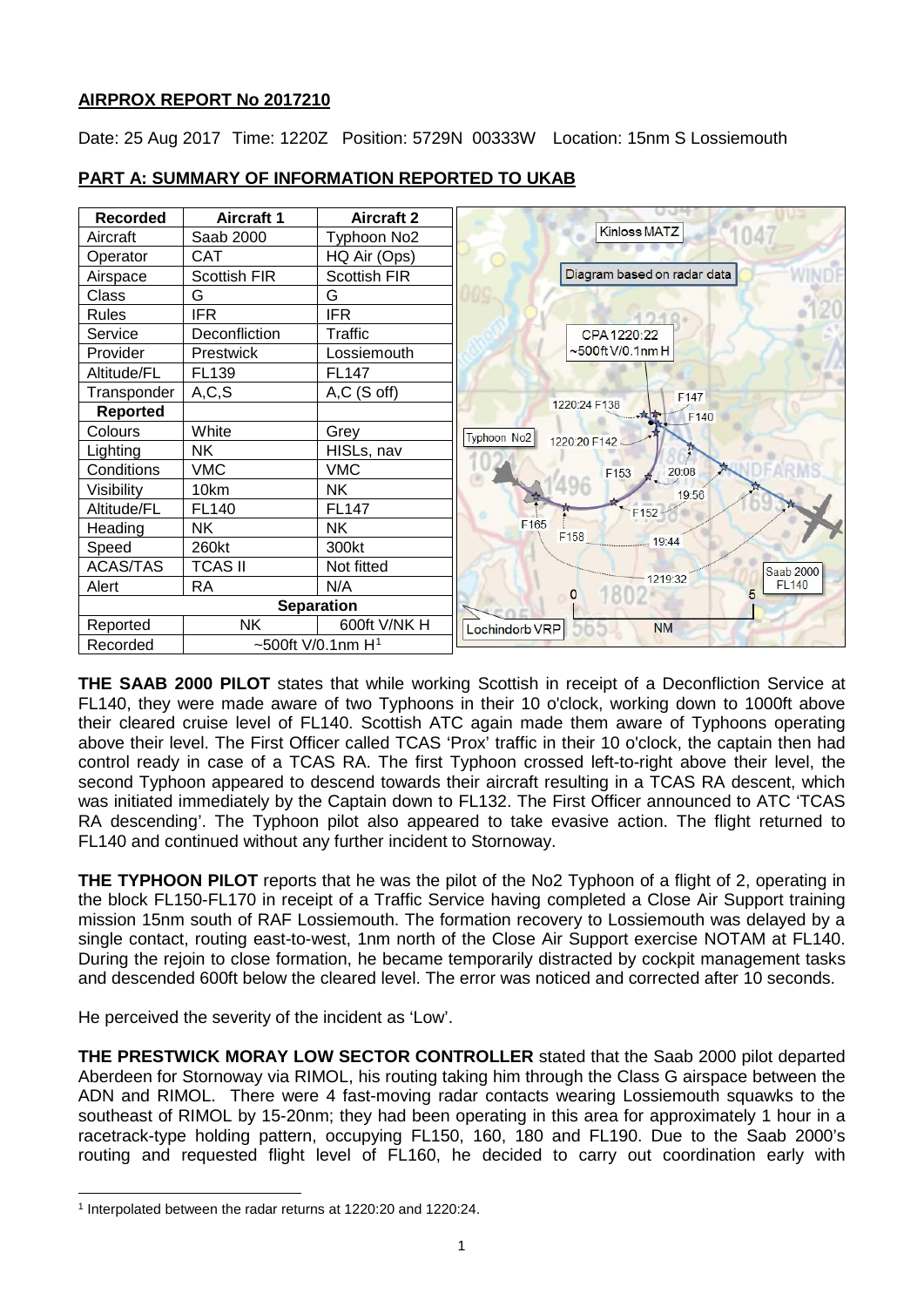Lossiemouth Radar before the Saab 2000 pilot called on his frequency and before he had left controlled airspace. This was just in case it may have been necessary to route the aircraft around the area occupied by the Lossiemouth traffic to the north or south. He telephoned the Lossiemouth controller to request coordination on his traffic, the lowest of which being, he believed, a 1731 [in fact 3714] squawk. The Lossiemouth controller confirmed the squawks of the 2 lowest aircraft operating with the group of 4. He identified the Saab 2000 to the Lossiemouth controller and informed him of the Saab 2000's routing and requested Flight Level. To be helpful, he offered to climb the Saab 2000 to FL140 only, to remain 1000ft below the lowest level of the Lossiemouth traffic and said that he would give the Saab 2000 pilot further climb when in the Inverness overhead, clear of the Lossiemouth traffic. The Lossiemouth controller agreed with this coordination, so he restated that the Lossiemouth traffic would not be below FL150 and he would not climb the Saab 2000 above FL140 until in the Inverness overhead. Shortly after this telephone call, the Saab 2000 pilot called on frequency. He informed him that he was identified and agreed to provide a Deconfliction Service to him on leaving controlled airspace. He informed him at this time that there was military traffic operating to the east and south of Inverness and that he had agreed coordination with Lossiemouth radar that this traffic would not be below FL150 if the Saab 2000 climbed initially to FL140, with further climb if required after Inverness. Having agreed coordination with Lossiemouth and after informing the Saab 2000 pilot of the military traffic he turned his attention to other traffic in his sector, which was moderately busy for a combined Tactical/Planner role. He did, however, monitor the Saab 2000, especially because he had other traffic in the same area. When the Saab 2000 was midway between Aberdeen and RIMOL, he observed 2 of the Lossiemouth aircraft descending below the coordinated level of FL150 and then continue their descent on a track towards Lossiemouth. They remained clear of the Saab 2000 but this made him pay closer attention to the remaining two aircraft. A short time later, when the Saab 2000 was approximately 15-20nm southeast of RIMOL, he observed that both the remaining Lossiemouth aircraft were at the same level, FL150, and carrying out a tight left-hand turn in formation, approximately 5nm to the west of the Saab 2000. He believed that Short Term Conflict Alert triggered at this time, despite both aircraft appearing to be in level flight. He decided to pass Traffic Information to the Saab 2000 pilot as a precaution, although still believing that there was no immediate concern due to the earlier coordination. The Saab 2000 pilot acknowledged his Traffic Information but, whilst doing so, said that he had a TCAS RA. He acknowledged this. By this time the Saab 2000 and the Lossiemouth traffic contacts had merged, so it was difficult to see just how close the Lossiemouth traffic had passed to the Saab 2000 but, given the relative speed of closure, he would estimate that they passed within 1nm and he recalled seeing the Mode C of at least one of the Lossiemouth returns indicate FL142. The Lossiemouth traffic continued descending on a track towards Lossiemouth. The Saab 2000 pilot regained his cleared Flight Level and reported that he believed that one of the Lossiemouth aircraft had taken avoiding action on him. He stated too that he would be filling a report.

**THE LOSSIEMOUTH RADAR CONTROLLER** reports that he had agreed coordination with the Moray Low Sector against 2 Typhoon Flights. They were to be not below FL150 whilst conducting Close Air Support against civil traffic routing to the INS not above FL140. All parties had acknowledged this. As the civil traffic approached his aircraft, the subject Typhoon Flight called for a visual recovery. They were reminded to be not below FL150 and the civil traffic was called to them. As they got closer to each other, the Typhoon pilot said they would be Min Fuel in 1 minute and needed to descend soon. He advised them to maintain FL150 as the coordinated traffic was directly below them at FL140. At this point the other Typhoon Flight, who were closer to the aerodrome, called for visual recovery before saying that they were visual and switching to Tower. The Deps controller then told him that she thought the civil traffic had taken an avoiding action descent and that, for one sweep, one of the subject Typhoon's callsigns had shown FL147 on Mode C.

He perceived the severity of the incident as 'Low'.

**THE LOSSIEMOUTH ATC SUPERVISOR** reports that he did not witness the incident, but it was seen by the two radar controllers in position. He answered the Moray telephone line and the controller informed him that Lossiemouth had broken co-ordination between the Close Air Support traffic and his aircraft. He said that his Supervisor would be calling. He spoke to the Moray Supervisor and informed him that the pilots of the Lossiemouth traffic had been instructed to remain at FL150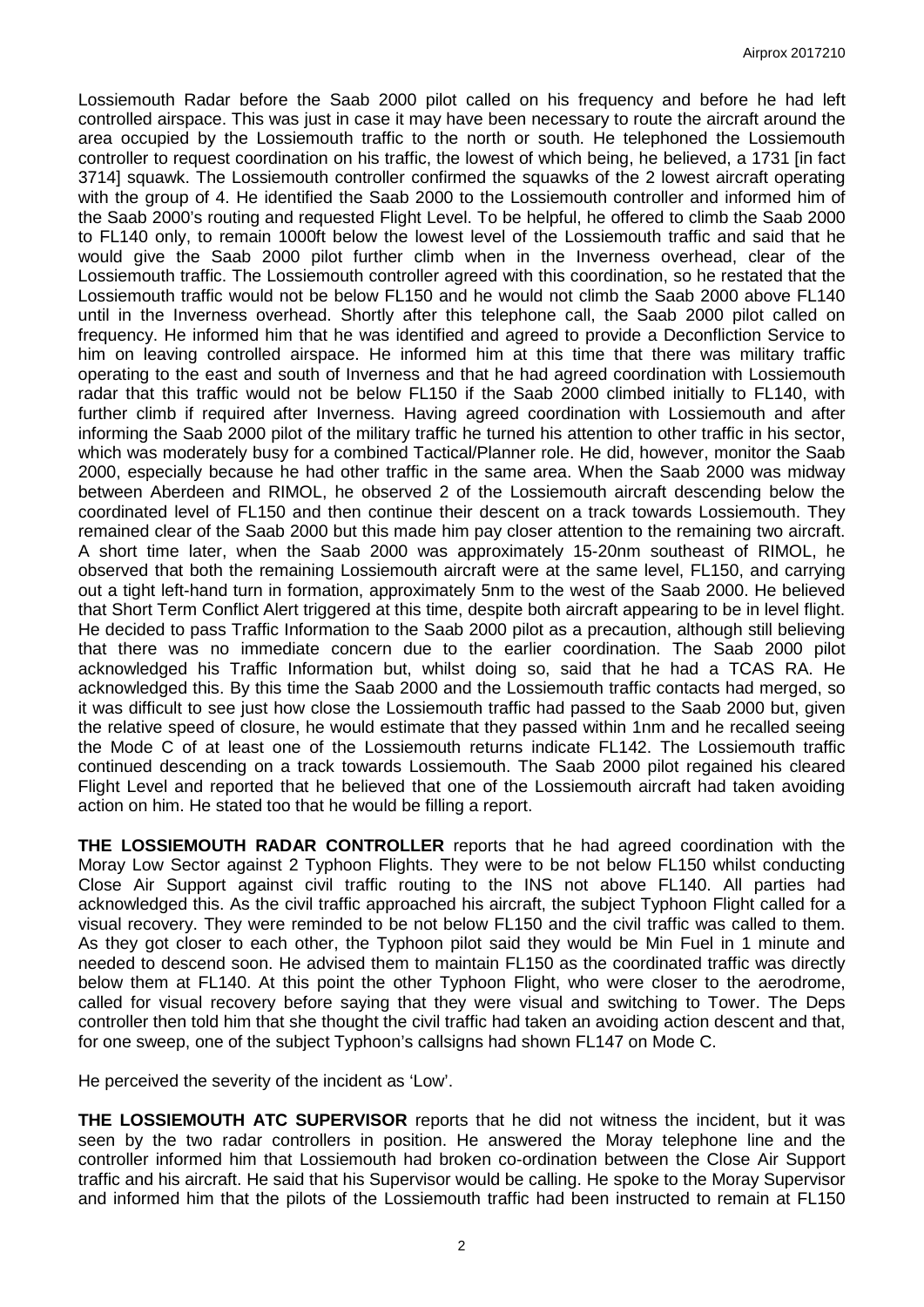when they called for recovery. The Mode C on one of them had subsequently been seen to read FL147. The Moray Supervisor said that the pilot of the civil aircraft had received a TCAS RA and would be filing a report. He said that they would be submitting a DASOR to reflect the level bust.

### **Factual Background**

The weather at Lossiemouth was recorded as follows:

EGQS 251150Z 05006KT 9999 SHRA FEW005 BKN070 16/13 Q1012 BLU TEMPO 6000 SHRA WHT

#### **Analysis and Investigation**

## **CAA ATSI**

The Typhoon was one of four similar types which had been observed by the Scottish controller to have been operating in the area to the south of Lossiemouth for approximately one hour. With the Saab 2000 due to leave controlled airspace on departure from Aberdeen, the controller initiated early coordination (at 1208) with the Lossiemouth controller against the Typhoons. It was agreed that the Saab 2000 would not be above FL140, (although flight-planned to cruise at FL160), with the Typhoons to be not below FL150. At 1211:51 the Scottish controller instructed the Saab 2000 pilot to climb to FL140 advising that they would be leaving controlled airspace in 10nm and requested the type of ATC service they required. A Deconfliction Service was agreed and at 1212:47 the controller advised the Saab 2000 pilot of the presence of the Typhoons, stating that there might be an opportunity for further climb once clear of them. The controller went on to pass updated Traffic Information on the Typhoons at 1215:20 (Figure 1).



Figure 1 – 1215:20. Figure 2 – 1217:25

At 1217:25 the Saab 2000 pilot requested a right turn of 15° to avoid weather, which was approved (Figure 2).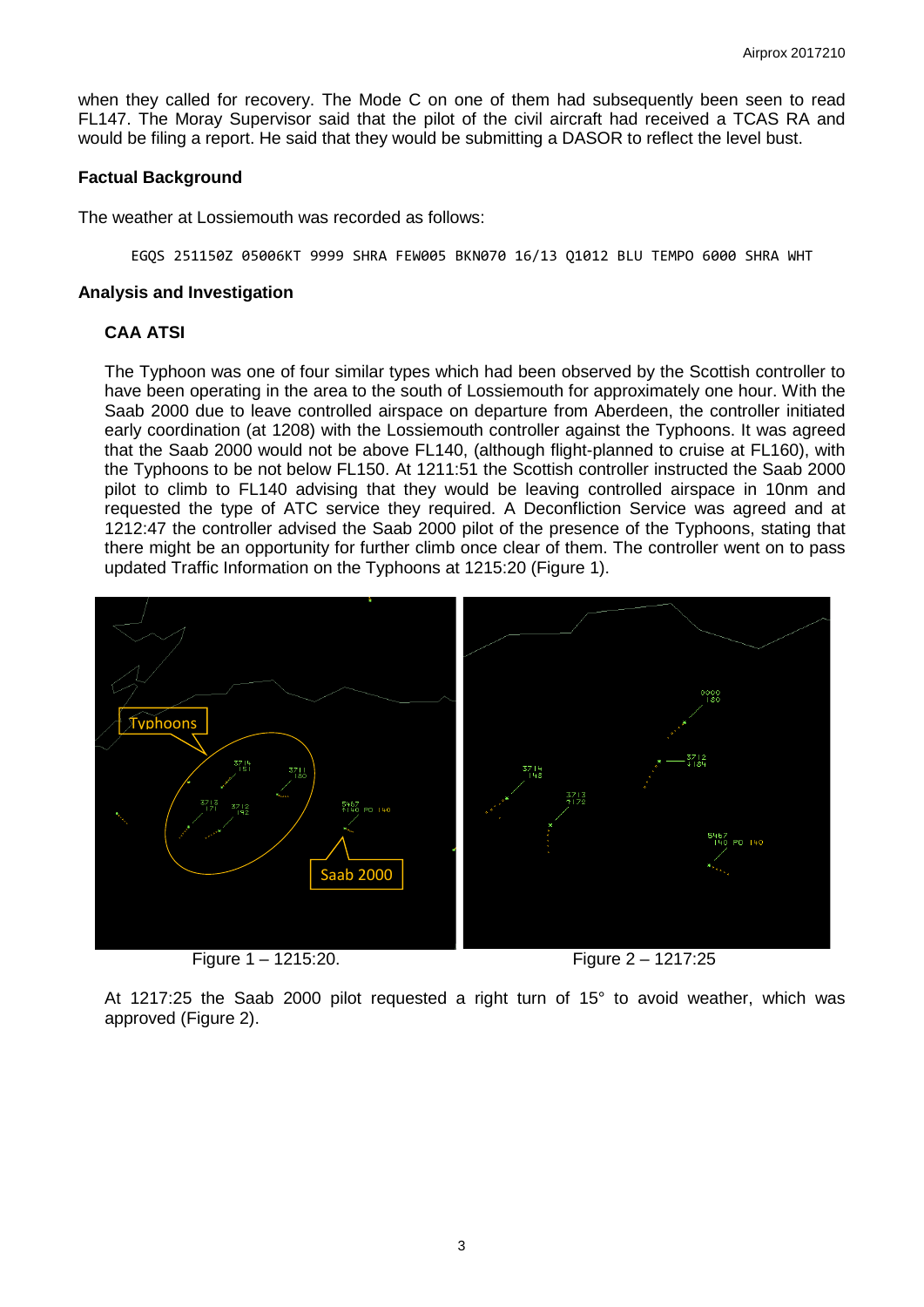

Figure 3 – 1219:10. Figure 4 – 1219:50.

Between 1217:40 - 1219:10 the controller was dealing with other traffic (Figure 3 at 1219:10).

At 1219:50 the controller passed Traffic Information on the Typhoon to which the pilot replied that they (the Typhoons) were passing overhead (Figure 4).

At 1220:07 the Saab 2000 pilot reported receiving a TCAS RA (Figure 5).



Figure 5 – 1220:07. Figure 6 – 1220:13.

The first Typhoon passed ahead of and 1000ft above the Saab 2000 at 1220:13 (Figure 6).

CPA with the second Typhoon took place at 1220:21 with the aircraft separated by <0.1nm laterally and 800ft vertically (Figure 7).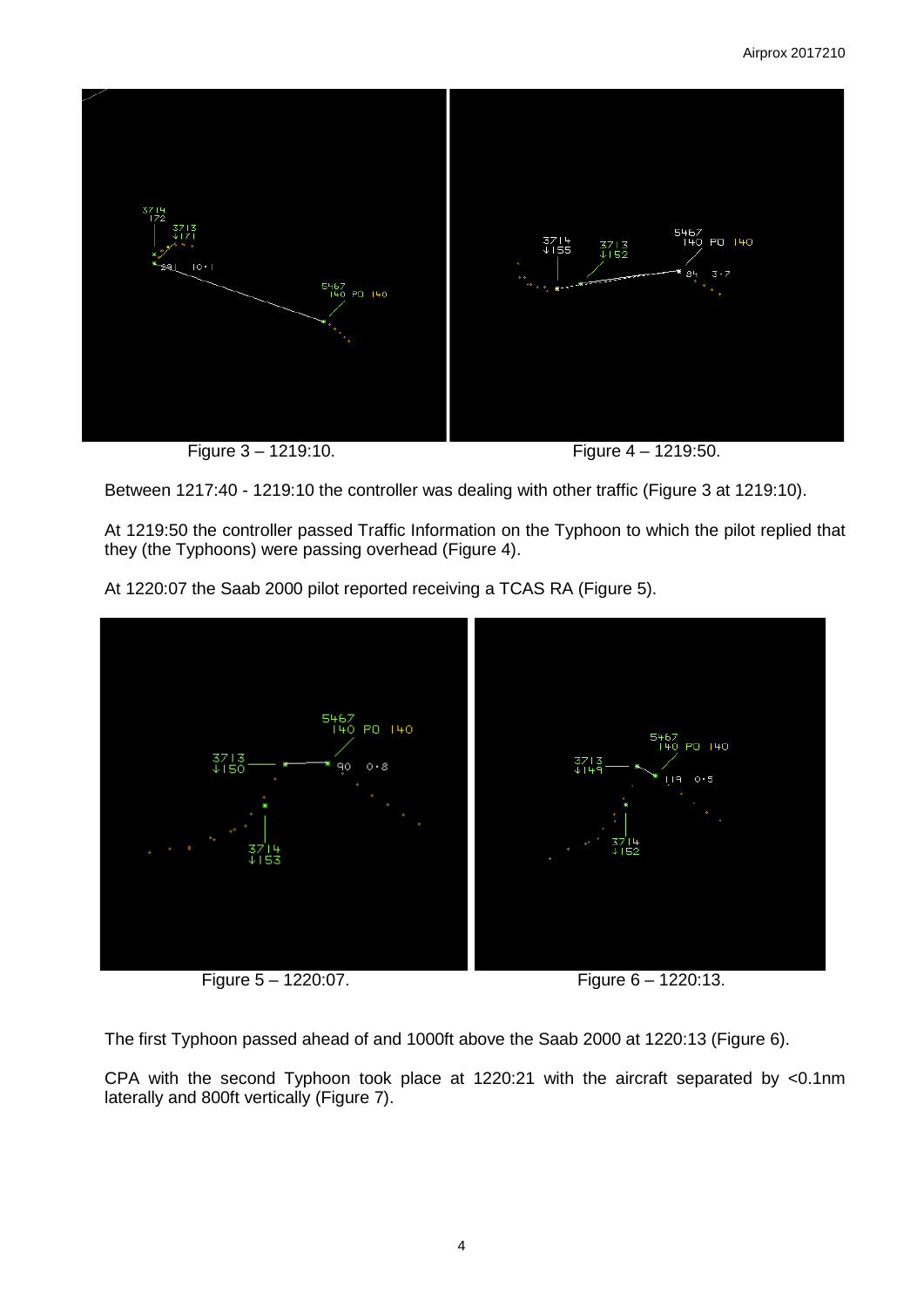

Figure 7 – 1220:21.

The NATS investigation highlighted that although the coordination which took place between the controllers was not conducted in accordance with the procedures detailed in CAP493<sup>[2](#page-4-0)</sup>, both parties appeared to be clear as to what was being agreed, and that it would cover all four Typhoons.

Because both pilots were operating in Class G airspace the pilots were responsible for their own collision avoidance.

# **Military ATM**

Figures 8-15 show the positions of the Saab 2000 and the Typhoons (operating as two pairs) at relevant times in the lead up to and during the Airprox. The screen shots are taken from a replay using a NATS radar, which is not used by Lossiemouth ATC, therefore is not representative of the picture available to the Lossie Approach Controller.

At 12:16:15 (Figure 8), the Lossie Approach Controller requested that all elements of the two pairs of Typhoons under his control remain not below FL150 for coordination. The lead pilot of pair (3711/2) acknowledged, but the lead pilot of the Airprox pair (3713/4) did not.



Figure 8: Geometry at 12:16:15 (Saab 2000 5467; Typhoons 3713/4).

 $\overline{\phantom{a}}$ 

<span id="page-4-0"></span><sup>2</sup> Section 1, Chapter 11.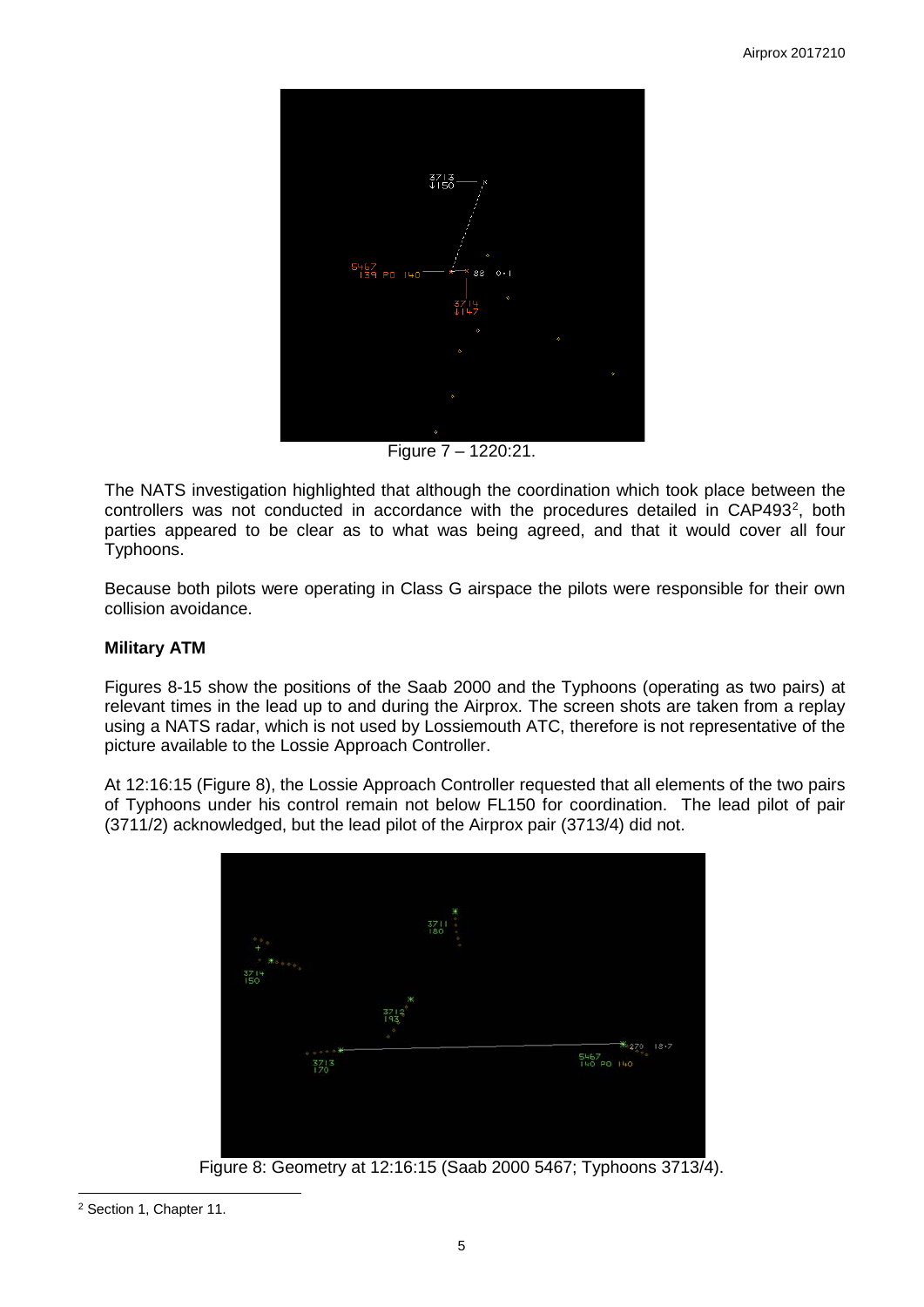At 12:17:38 (Figure 9), the Lossie Approach Controller instructed the other pair of Typhoons, now clear of the coordinated Saab 2000, to descend for recovery back to RAF Lossiemouth.



Figure 9: Geometry at 12:17:38 (Saab 2000 5467; Typhoons 3713/4).

At 12:18:47 (Figure 10), the Lossie Approach Controller requested that the Airprox pair of Typhoons, now ready for recovery to RAF Lossiemouth, remain not below FL150 for coordination. The lead pilot gave a readback of not below FL50, which the Controller heard and corrected. The lead pilot then read back FL150.



Figure 10: Geometry at 12:18:47 (Saab 2000; 5467; Typhoons 3713/4).

At 12:19:40 (Figure 11), the Lossie Approach Controller passed Traffic Information to the Typhoon pair on the traffic coordinated below at FL140.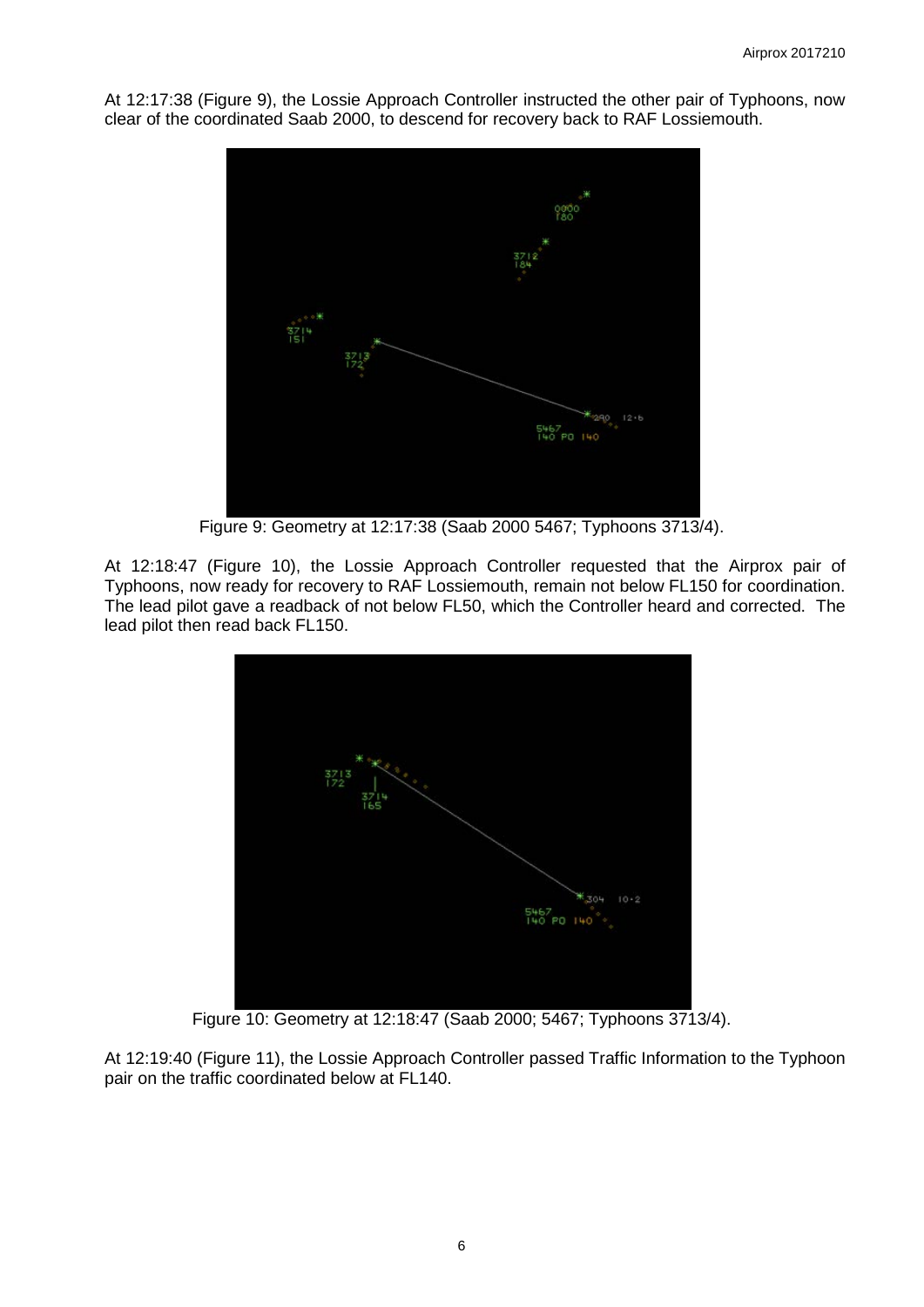

Figure 11: Geometry at 12:19:40 (Saab 2000 5467; Typhoons 3713/4).

At 12:20:05 (Figure 12), the lead Typhoon pilot stated that the pair would be at minimum fuel in one minute, requesting to begin descent. The Controller responded that the pair was 'on top of' the coordinated traffic, which was acknowledged by the lead pilot.



 Figure 12: Geometry at 12:20:05 Figure 13: Geometry at 12:20:16 (Saab 2000 5647; Typhoons 3713/4).

At 12:20:16 (Figure 13), the second Typhoon mode C was seen to read FL146, followed by FL142 (Figure 14), before climbing back up to FL147 as the Saab 2000 began to descend (Figure 15).



 Figure 14: Geometry at 12:20:20 Figure 15: Geometry at 12:20:24 (Saab 2000 5467; Typhoons 3713/4).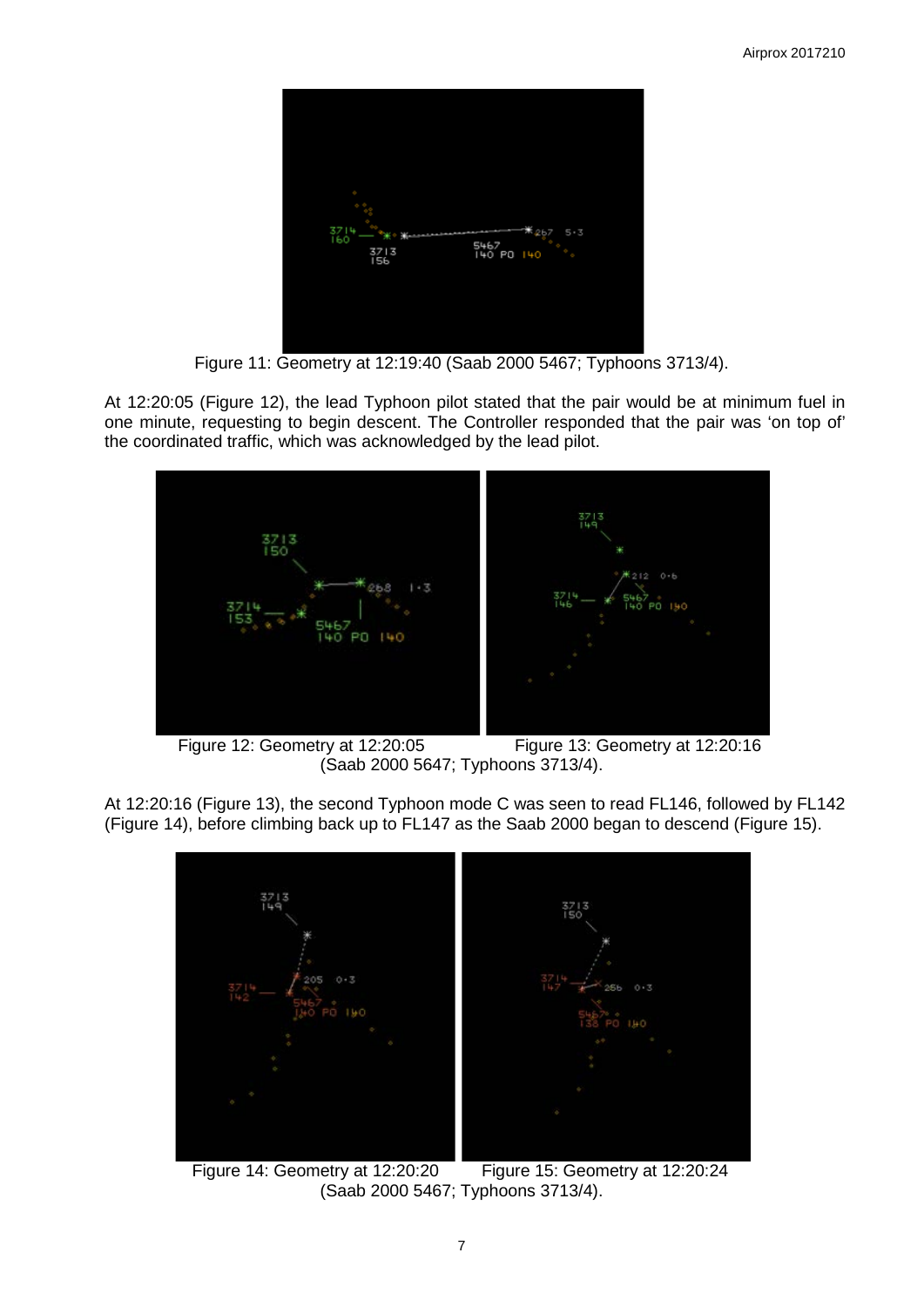Although standard phraseology was not used, the Lossiemouth Approach Controller coordinated with the Moray Low controller to agree that the pair of Typhoons squawking 3713/4 would operate not below FL150 while the transiting Saab 2000 would remain not above FL140. Because the Typhoons were already operating in a block with lower level FL150, there was no need to achieve any further verbal agreement form the pilot at that time. When the two pairs of Typhoons reported almost ready for recovery to Lossiemouth, with the Saab 2000 approaching the operating area, the Controller instructed both pairs of Typhoons to remain not below FL150 for coordination, though only the lead pilot of the other pair responded, and this pair had not been coordinated with Moray Low. The other pair was allowed to descend for recovery once safely established away from the Saab 2000.

When the lead pilot of the Airprox Typhoon pair reported ready for recovery, the Controller asked them to remain not below FL150 due to coordinated traffic, and corrected a readback of FL50, before turning his attention to the pair already recovering, who were being transferred to the Lossiemouth Aerodrome Controller (ADC). Further Traffic Information was passed to the Typhoon pilots when the Saab 2000 was 5nm east, tracking north west at FL140. At this time, the lead Typhoon pilot stated that they were approaching minimum fuel and requested to begin descent. The Controller responded that the Typhoons were 'on top of' the coordinated traffic, implying that descent was not approved, before going back to the ADC to check that the other Typhoon pair had changed frequency. In this time, and over a period of less than 10 seconds, the second Typhoon descended to indicate FL142 before climbing back up to FL150, this was enough to cause a TCAS RA descent in the Saab 2000.

### **UKAB Secretariat**

The Saab 2000 and the Typhoon pilots shared an equal responsibility for collision avoidance and not to operate in such proximity to other aircraft as to create a collision hazard<sup>[3](#page-7-0)</sup>. If the incident geometry is considered as converging then the Typhoon pilot was required to give way to the Saab 2000<sup>[4](#page-7-1)</sup>.

The following 4 NOTAMs were published concerning the Close Air Support Exercise:

#### **H4996/17**

**Q)** EGPX/QWELW/IV/BO/W/000/233/5744N00542W005 AIR EXER. MULTIPLE FAST JET ACFT WILL CONDUCT HIGH ENERGY MANOEUVRES IN SUPPORT OF GROUND OPS WI 5NM RADIUS 574348N 0054144W (VCY GAIRLOCH, HIGHLAND). PROFILES MAY INVOLVE DYNAMIC LATERAL AND VERTICAL MANOEUVRING OF AIRCRAFT AT SPEEDS OF UP TO 450 KNOTS IAS. ACFT MAY BE UNABLE TO COMPLY WITH RAC. FOR FURTHER INFO AIC Y056/2017 REFERS. OPS CTC 358.650 OR TEL 01343 526356. 17-07-0612/AS4 **LOWER:** SFC **UPPER:** 23300FT AMSL **FROM:** 21 AUG 2017 08:00 **TO:** 31 AUG 2017 18:00 **SCHEDULE:** 21-25 29-31 0800-1800

#### **H4993/17**

+ **Q)** EGPX/QWELW/IV/BO/W/000/250/5736N00514W005 AIR EXER. MULTIPLE FAST JET ACFT WILL CONDUCT HIGH ENERGY MANOEUVRES IN SUPPORT OF GROUND OPS WI 5NM RADIUS 573542N 0051411W (VCY KINLOCHEWE, HIGHLAND). PROFILES MAY INVOLVE DYNAMIC LATERAL AND VERTICAL MANOEUVRING OF AIRCRAFT AT SPEEDS OF UP TO 450 KNOTS IAS. ACFT MAY BE UNABLE TO COMPLY WITH RAC. FOR FURTHER INFO AIC Y056/2017 REFERS. OPS CTC 371.5 MHZ OR TEL 01343 526356. 17-07-0612/AS4 **LOWER:** SFC **UPPER:** 25000FT AMSL **FROM:** 21 AUG 2017 08:00 **TO:** 31 AUG 2017 18:00 **SCHEDULE:** 21-25 29-31 0800-1800

l

<span id="page-7-0"></span><sup>3</sup> SERA.3205 Proximity.

<span id="page-7-1"></span><sup>4</sup> SERA.3210 Right-of-way (c)(2) Converging.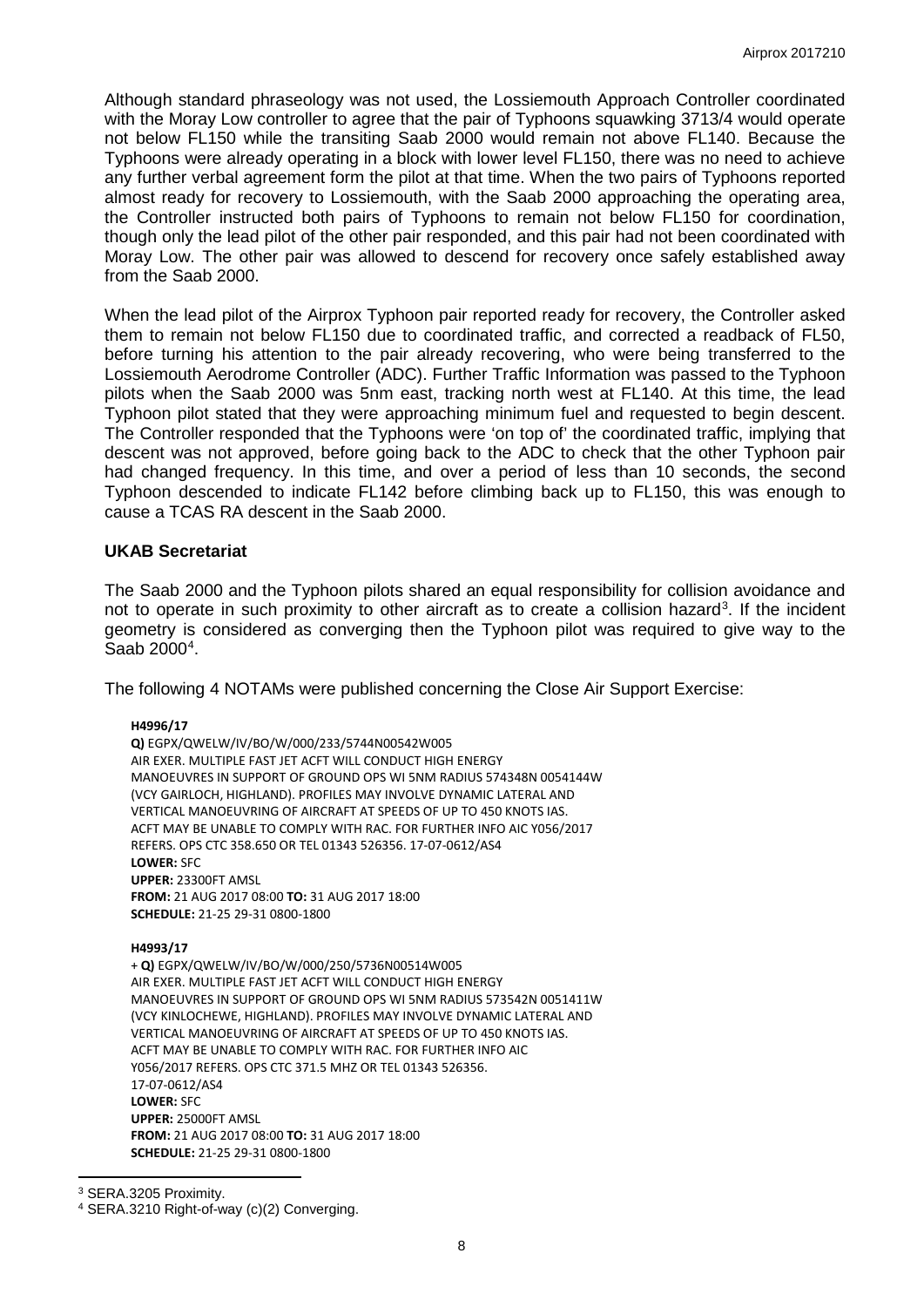#### **H4994/17**

+ **Q)** EGPX/QWELW/IV/BO/W/000/235/5727N00247W005 AIR EXER. MULTIPLE FAST JET ACFT WILL CONDUCT HIGH ENERGY MANOEUVRES IN SUPPORT OF GROUND OPS WI 5NM RADIUS 572651N 0024710W (HUNTLY). PROFILES MAY INVOLVE DYNAMIC LATERAL AND VERTICAL MANOEUVRING OF AIRCRAFT AT SPEEDS OF UP TO 450 KNOTS IAS. ACFT MAY BE UNABLE TO COMPLY WITH RAC. FOR FURTHER INFO AIC Y056/2017 REFERS. OPS CTC 244.750 MHZ OR TEL 01343 526356. 17-07-0612/AS4 **LOWER:** SFC **UPPER:** 23500FT AMSL **FROM:** 21 AUG 2017 08:00 **TO:** 31 AUG 2017 18:00 **SCHEDULE:** 21-25 29-31 0800-1800

#### **H4995/17**

+ **Q)** EGPX/QWELW/IV/BO/W/000/242/5720N00337W005 AIR EXER. MULTIPLE FAST JET ACFT WILL CONDUCT HIGH ENERGY MANOEUVRES IN SUPPORT OF GROUND OPS WI 5NM RADIUS 571944N 0033634W (GRANTOWN ON SPEY, HIGHLAND). PROFILES MAY INVOLVE DYNAMIC LATERAL AND VERTICAL MANOEUVRING OF AIRCRAFT AT SPEEDS OF UP TO 450 KNOTS IAS. ACFT MAY BE UNABLE TO COMPLY WITH RAC. FOR FURTHER INFO AIC Y056/2017 REFERS. OPS CTC 234.775 OR TEL 01343 526356. 17-07-0612/AS4 **LOWER:** SFC **UPPER:** 24200FT AMSL **FROM:** 21 AUG 2017 08:00 **TO:** 31 AUG 2017 18:00 **SCHEDULE:** 21-25 29-31 0800-1800

### **Occurrence Investigation**

An OSI was convened to investigate the circumstances surrounding a TCAS RA experienced by a Saab 2000 pilot approximately 15nm to the southwest of RAF Lossiemouth. The Saab 2000 was coordinated against Typhoon traffic operating with Lossiemouth Approach and the crew reacted to the TCAS RA by descending. The OSI centred upon interviews with the Typhoon pilot and Lossiemouth ATC; consultation with the airline and National Air Traffic Services (NATS); examination of the Lossiemouth Approach and Moray Low (Prestwick) ATC transcripts; examination of the Typhoon mission video and NOTAM documentation. The OSI Team was also granted access to the Saab 2000 pilot's MOR and the NATS Safety and Initial Watch Management Investigation reports. The outcome was that the crew of the Saab 2000 reacted to a TCAS RA and descended from FL140 to FL132. The cause of the TCAS RA was that one of the Typhoon pilots inadvertently descended below his coordinated level of FL150, triggering the TCAS RA in the Saab 2000, his altitude had temporarily dropped from his scan/work cycle. The OSI Team identified 6 Causal factors (CF), primarily concerning distraction experienced by the Typhoon pilot, and made one observation. The CFs attracted 2 recommendations. Examination of the aircraft video for Typhoon C/S22 revealed a descent to approximately FL144.5 and an approximate horizontal separation of 1.0nm between the 2 aircraft. The incident occurred at the cessation of the Close Air Support portion of the sortie, with both Typhoons approximately 4nm outside the NOTAM defined area. The subject Typhoon pilot recollected that his altitude had dropped from his scan and he had not detected the initial excursion below FL150; however, as soon as he saw his altitude was below FL150 he took corrective action. He considered it likely that he had become distracted from monitoring his altitude through a combination of possible factors. Firstly he considered that he was trying to expedite a re-join with his leader, who was in a left-hand turn, in order to facilitate a prompt recovery; this turning re-join manoeuvre involved a descent and increased rate of turn "to cut the corner" in order to reduce separation. Secondly, he recalled trying to manage mission materials, including a kneeboard in preparation for recovery; the kneeboard had become uncomfortable. He also commented that it was possible that, due to extended periods utilising the altitude hold function of the auto-pilot during the Close Air Support Exercise portion of the sortie, he may have considered it to be engaged whilst trying to re-join. He stated that he had commenced Close Air Support training in the month preceding the incident and he had also completed several Close Air Support training sorties in the simulator. The Saab 2000 pilot confirmed that he had become visual with both Typhoons and that it appeared to him that the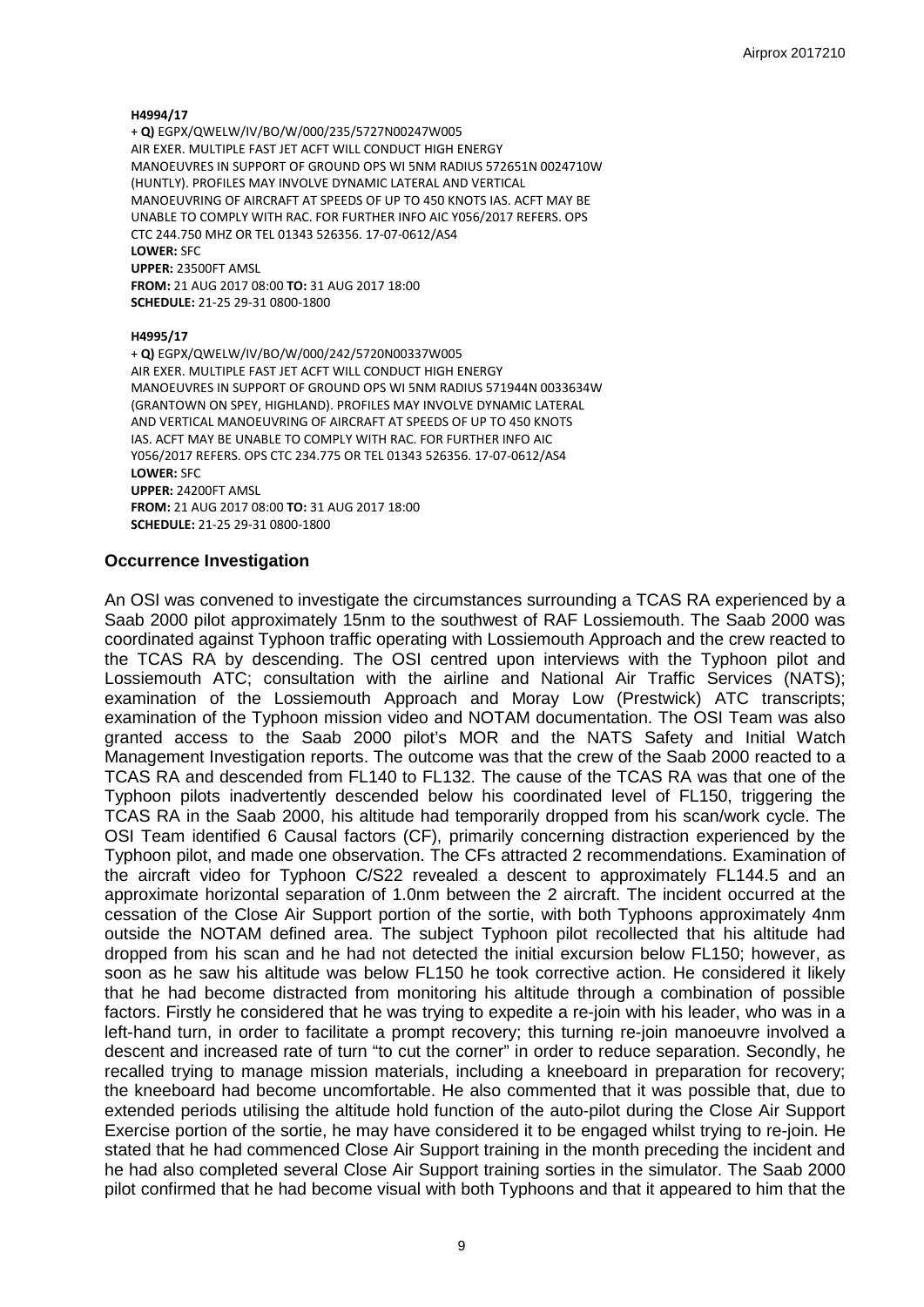second aircraft took avoiding action. He stated that he initiated descent as a result of receiving the TCAS RA. He was aware of the warning NOTAM for the Close Air Support training and was content that the aircraft's planned route remained well clear of it. The Lossiemouth controller recalled the incident sortie and was satisfied that the Typhoon and the Saab 2000 were appropriately coordinated; however, he did not recall the excursion below FL 150 as he was handing over the other Typhoon Flight at the time. He was informed of the possible level bust by another controller on an adjacent position at the time.

## **Comments**

## **HQ Air Command**

A thorough safety investigation was undertaken by the Typhoon pilot's home unit and a number of causal factors were identified, centred mainly around the distraction of the Typhoon pilot that led to him inadvertently descending below his cleared level. Training in Close Air Support (CAS) is a very high workload mission and demands a lot of the pilot. However, the tactical portion of the sortie was complete and the aircraft were recovering to base, a seemingly much more 'straightforward' element of the sortie. It seems likely that the pilot of the Airprox Typhoon identified this as an appropriate time to prepare for the recovery and, by his own admission, allowed the aircraft altitude to drop out of his scan. It is often during the most seemingly benign tasks that are common to all sorties – such as recovery to home base – that distraction is most likely to become a factor. There was little that the controller could have done to assist as, by the time the height readout indicated that the Typhoon had descended below its cleared altitude, the pilot had already noticed the excursion and was taking action to correct it. Similarly, whilst organising his cockpit for the recovery and rejoining on his leader it is entirely possible that his lookout for other aircraft may have been degraded. There is no ACAS currently fitted to Typhoon, but work is ongoing to identify a suitable solution to provide on-board alerting of proximate traffic for Typhoon. That said, the transponder on the Typhoon interacted as expected with the TCAS on the Saab 2000 to provide its pilot with an RA, to which he responded. Recommendations from the safety investigation included the fitting of a CWS to Typhoon aircraft and a review of the submissions of NOTAMs for CAS exercises to ensure that they more accurately reflect the times and locations of the exercises

## **Summary**

An Airprox was reported when a Saab 2000 and a Typhoon flew into proximity at 1220 on Friday 25<sup>th</sup> August 2017 in Class G airspace of the Scottish FIR. The Saab 2000 pilot was operating under IFR in VMC, tracking north-west to Stornoway in receipt of a Deconfliction Service from the Prestwick Moray Low Sector. The Typhoon pilot was No2 of a pair returning to Lossiemouth after a Close Air Support exercise operating under IFR in VMC, in receipt of a Traffic Service from Lossiemouth Approach.

## **PART B: SUMMARY OF THE BOARD'S DISCUSSIONS**

Information available included reports from the pilots, area radar and RTF recordings and reports from the appropriate ATC and operating authorities.

The Board first discussed the actions of the Typhoon pilot. The Board noted that, at the time of the Airprox, the pair of Typhoons had just finished their Close Air Support exercise and were approximately 4nm outside the area notified in the associated NOTAM as they prepared for a visual recovery to Lossiemouth. They had been operating in a band between FL150-170 in receipt of a Traffic Service and, together with another pair of Typhoons returning to Lossiemouth ahead of them, they had been requested to maintain not below FL150 for co-ordination. At the time, only the pilot of the other flight acknowledged this transmission. However, the subject Typhoon flight did subsequently acknowledge another transmission restricting them to FL150, and were advised that the Saab 2000 was 8nm southeast of them at FL140.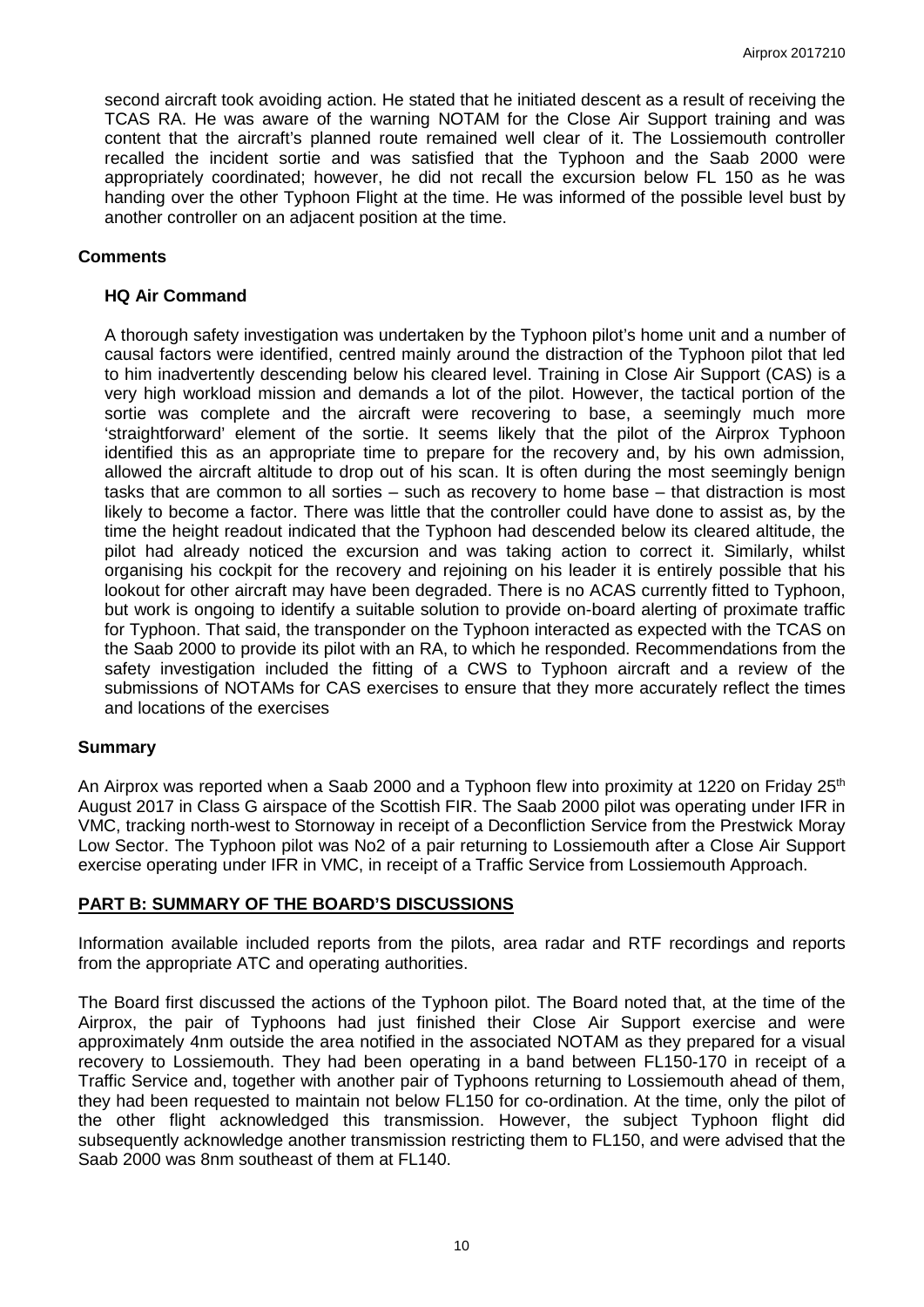The HQ Air Command member was able to brief the Board on the outcome of the military OSI which discussed why the Typhoon No2 pilot had descended through FL150. It was apparent that the pilot had become distracted and did not monitor his altitude as he made a left turn to follow his leader and simultaneously tidy up his cockpit and adjust a kneepad that had become uncomfortable. The Board agreed that the Typhoon No2 pilot's distraction by in-cockpit activity at a critical point was a contributory factor. Noting that the formation had called that they were minimum fuel, some members wondered whether they had become preoccupied with their recovery to Lossiemouth and had lost situational awareness of the Saab 2000. They opined that the fact that the formation had requested to begin descent when virtually overhead the Saab 2000 indicated that they might not have assimilated its position relative to them. The HQ Air Command member commented that in theory they would not be too concerned about the Saab's position because the plan was to have 1000ft vertical separation, and that their call for recovery was simply to alert ATC to the fact that they now required to route towards Lossiemouth and descend as soon as possible. Noting that the Typhoons were at the bottom of their height block with only 1000ft vertical separation between the Saab and the Typhoons, one member with fast-jet experience commented that formation joins were often quite dynamic manoeuvres in which the joining pilot can sometimes become task-focused on the leader to the detriment of other parameters; he opined that it would perhaps have been prudent for the Typhoon leader to have ensured a buffer on the base height as the No2 joined formation. This would have prevented the incident by allowing for human factors, distractions and potential task overload during the join.

The Board commended the Moray controller for instigating early coordination with Lossiemouth, and commented that both controllers had readily agreed a plan that would have separated the Saab 2000 and the 2 Typhoons. Traffic Information had been passed to the pilots by their respective controllers, and there was nothing the controllers could do to remedy the situation because the Typhoon No2 pilot had unexpectedly descended through FL150 when he was in close proximity to the Saab 2000.

The Board then turned their attention to the cause and risk of the Airprox. Noting that the incident would not have occurred if the Typhoon No2 pilot had complied with the coordinated level, it was quickly agreed that the cause of the Airprox was that the Typhoon No 2 pilot descended below his coordinated level and into confliction with the Saab 2000. Turning to the risk, members discussed at length the dynamics of the situation and the likely outcome of the Saab 2000 TCAS RA. Noting that the Saab 2000 pilot had been manually flying his aircraft ready and in anticipation of a potential TCAS RA event, the Board were mindful that TCAS was mechanised to provide RAs in much less dynamic circumstances. As such, they wondered whether the Saab 2000 pilot's control inputs would have materially increased separation in this case (he had only descended 100ft by the time the Typhoon passed). Turning to the radar replay screen-shots, the Board had to interpolate between screen shots to understand what the risk was in this dynamic circumstance. The radar recordings showed that when the two aircraft were 0.3nm apart they were only separated vertically by 200ft. However, by the time the horizontal distance had reduced to 0.1nm, the vertical separation was 800ft as the Typhoon No2 pilot coincidentally pulled up (unaware of the Saab 2000 that he was converging with). Notwithstanding the finally achieved height separation, it was clear to the Board that, although a collision had thus been averted, safety had been much reduced below the norm and the incident was assessed as risk Category B.

## **PART C: ASSESSMENT OF CAUSE AND RISK**

| Cause:               | The Typhoon No2 pilot inadvertently descended below his coordinated<br>level and into confliction with the Saab 2000. |
|----------------------|-----------------------------------------------------------------------------------------------------------------------|
| Contributory Factor: | The Typhoon No2 pilot was distracted by in-cockpit activity.                                                          |
| Degree of Risk:      | В.                                                                                                                    |